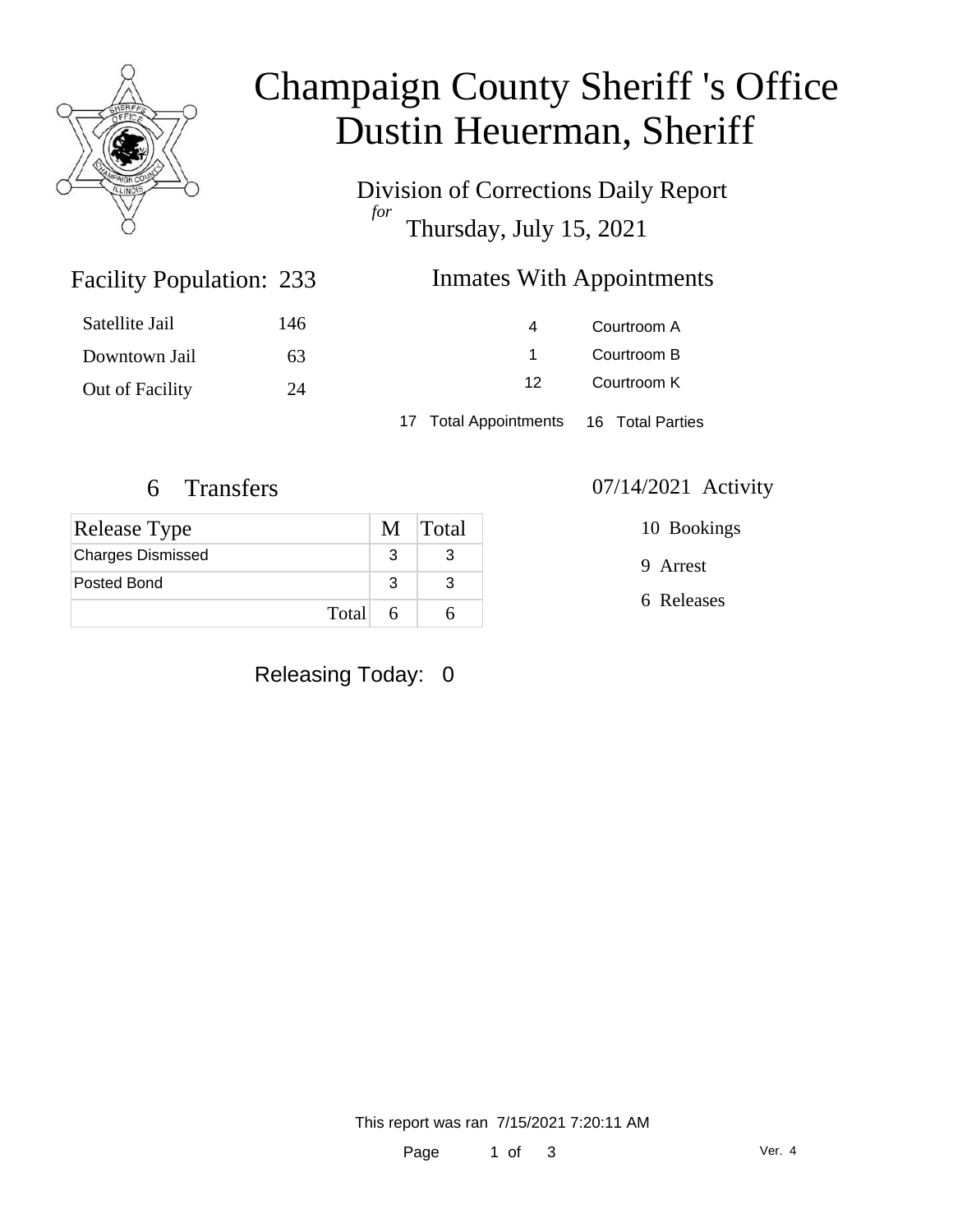

# Champaign County Sheriff 's Office Dustin Heuerman, Sheriff

Division of Corrections Daily Report *for* Thursday, July 15, 2021

### Custody Status Count

- Civil Other 1
- Electronic Home Dentention 23
	- Felony Arraignment 14
		- Felony Other 4
	- Felony Pre-Sentence 4
		- Felony Pre-Trial 135
	- Felony Sentenced CCSO 11
	- Felony Sentenced IDOC 13
		- Hold Other 3
		- Misdemeanor Other 1
		- Misdemeanor Pre-Trial 6
			- Petition to Revoke 4
			- Remanded to DHS 13
	- Traffic Sentenced CCSO 1
		- Total 233

This report was ran 7/15/2021 7:20:11 AM